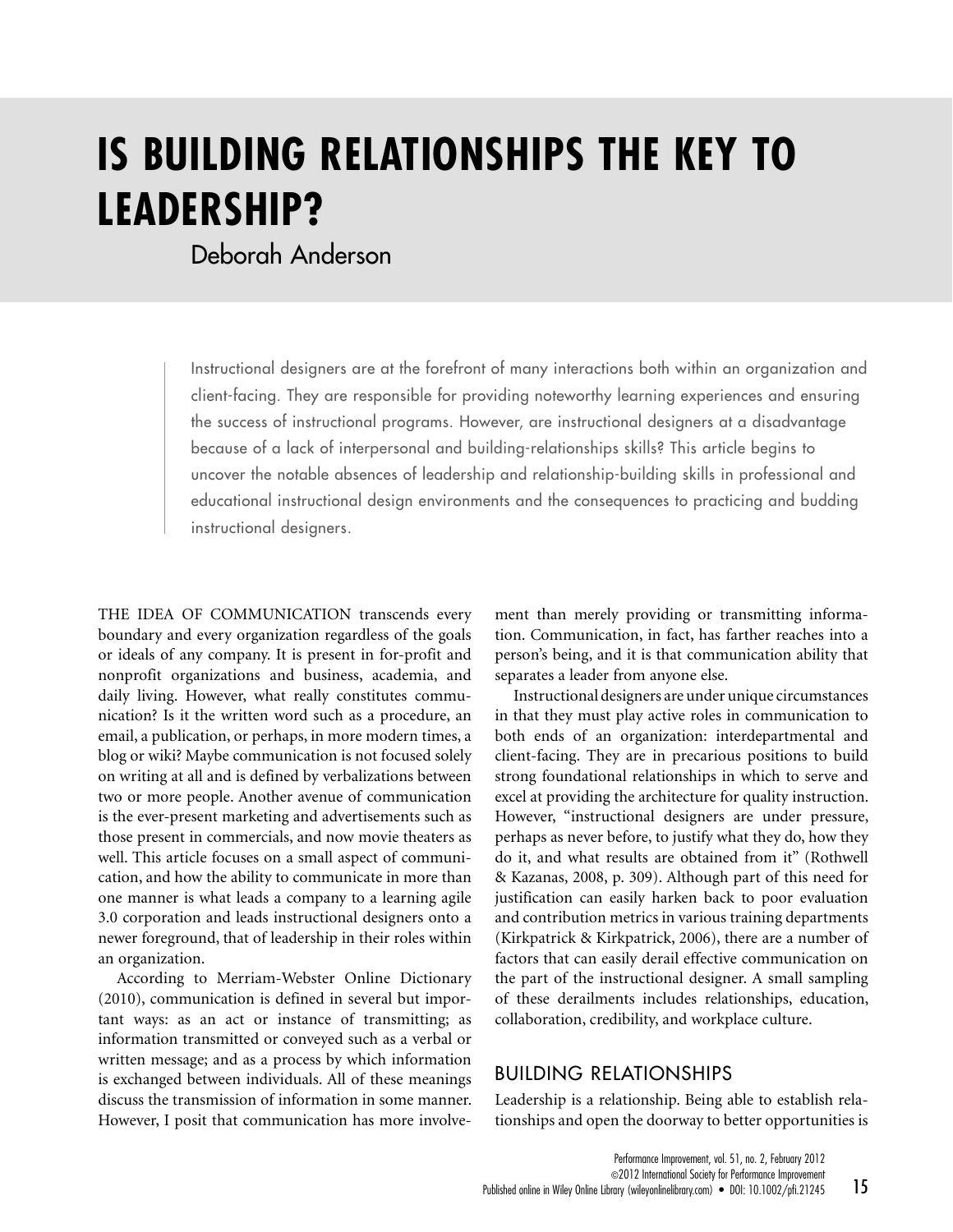*Communication has farther reaches into a person's being, and it is that communication ability that separates a leader from anyone else.*

not something that lies at the top of management. Instead, it is something that each person has the opportunity to achieve, if it is in his or her will to do so. "Leadership is a relationship between those who aspire to lead and those who choose to follow" (Gallos, 2008, p. 33). In fact, it is the ability to have and foster open communication in which leaders are able to gain valuable information. Clark and Gottfredson (2008) echo this sentiment when moving organizations toward the learning agility 3.0 model. They discuss the importance of leadership behavior in being receptive to people and their ideas and "create an environment where others feel both motivated and safe to learn" (p. 17).

Solomonson (2008) concurs with the importance of building and establishing relationships and discusses different considerations for fluency with people, in the forum of building solid quality relationships with clients:

The truly *fluent* instructional designer will have not only a certain level of mastery in terms of what may be considered the "technical" aspects of design itself but also a certain level of mastery in terms of the consultative, decision-making, and relationship management aspects of client-interaction; that is, within the *context of people* [original emphasis]. (p. 12)

This itself leads to areas of credibility on the part of instructional designers because the lack of ability to build and keep relationships limits the opportunities for further development for both instructional designers and future leadership capabilities.

Credibility, in and of itself, is closely related to building relationships and is inherent in a leader. "Credibility is achieved by gaining people's confidence" (Summers, Lohr, & O'Neil, 2002, p. 28). Kouzes and Posner (2007) posit that "credibility is the foundation of leadership" (p. 37), and they evaluate credibility on three attributes: trustworthiness, expertise, and dynamism. But credibility is not solely based on a leader or an instructional designer, but instead on the actions that are taken to build that relationship and thus credibility with others. "Leaders work to make people feel strong, capable, and committed. Leaders enable others to act not by hoarding the power they have but by giving it away" (Gallos, 2008, p. 31).

How does Solomonson (2008) reflect these relationships? The relationships, along with physical descriptions of process and product, also lend some insight into the relationship between the instructional designer and the client. Three relationships are described: productoriented, prescription-oriented, and product-process oriented. Yet it is only the latter relationship, productprocess oriented, that allows instructional designers to work in a leadership capacity by being receptive and giving equal control to the client. "It is dynamic, interactive, and actively managed. The 'co-ownership' of the process throws responsibility of the relationship management not just to the designer but largely to the SME [subject matter expert]" (Solomonson, 2008, p. 13).

While Solomonson (2008) appropriately discusses relationships between instructional designers and clients, what about the relationships that must be built with an employer or peer? Summers et al. (2002) discuss the implications of communication with potential employers and peers and how the attention to detail and establishing a baseline or rapport can help or limit success. This same establishment of relationships must be ever present within departments and organizations to debunk the silos and formed groups often found in that arena. This movement toward open collaboration is another feature also present in the learning agility model 3.0 described by Clark and Gottfredson (2008).

Building relationships has to be built on a foundation of honesty and trust, "hence, establishing rapport means creating a trusting relationship with another person or group of people … perhaps the most important single element in working as an instructional designer is the ability to inspire (and keep) trust" (Rothwell & Kazanas, 2008, p. 368). This ability to inspire and keep trust is an attribute of all leaders, and one where a leader must recognize that building relationships is performed with "a dialogue, not a monologue" (Gallos, 2008, p. 28). In fact, it is the ability to listen that breeds innovation in a society. The mere action of listening to a client and "paying attention, paraphrasing, conveying empathy, going where the client goes" (Green, 2006, p. 27) is what moves the relationship forward into a positive and effective relationship.

Collaboration is naturally a commonplace with building relationships and propelling them forward. It is the efforts of collaboration by instructional designers that can add significant impact to a client perspective. "The instructional designer faces the dual task of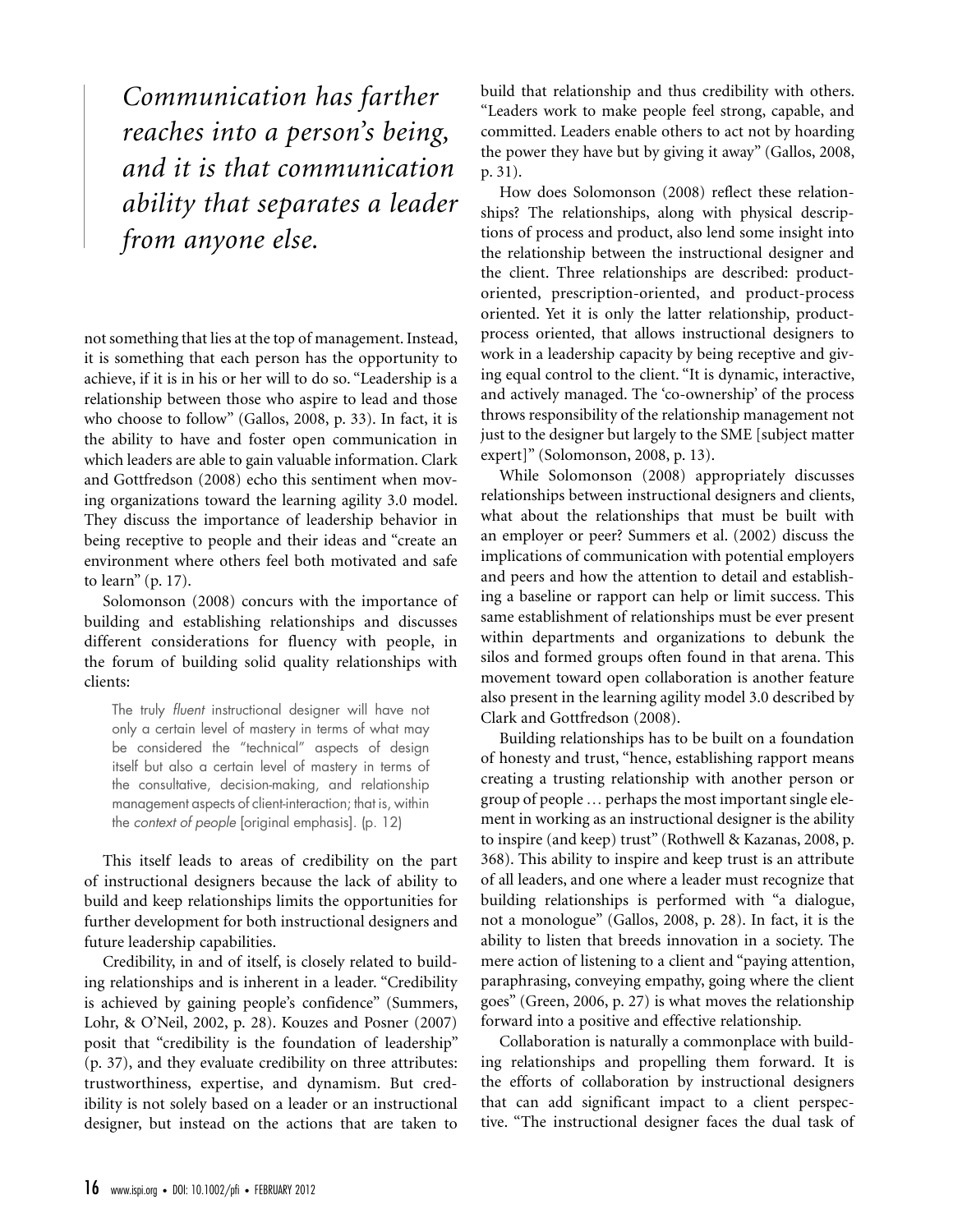*What better way to establish and build relationships than to actually have verbal conversations!*

driving the instructional design process while *managing a positive relationship* with the SME" [original emphasis] (Solomonson, 2008, p. 13), and in fact "the consequences of how the relationship is viewed or thought of has a significant impact upon the effectiveness of what is accomplished in both the long- and short-term" (Davies, 1975, as cited by Solomonson, 2008, p. 13). This effort of collaboration builds credibility and demonstrates trustworthiness of an instructional designer to a client, thus moving the relationship forward and encouraging a successful process. Green (2006) puts the idea of collaboration between an instructional designer and client succinctly: "Don't speculate about what clients are thinking—ask them" (p. 36). What better way to establish and build relationships than to actually have verbal conversations!

Summers et al. (2002) describe the relationship between an instructional designer and a client based on two items: data and feelings. Although data account for the quality of information that is being forwarded, the author mentions that "feelings address the importance of connecting with the client and knowing how the data influences them and what it means to them" (p. 28). Clients need to build trust, credibility, and comfort with an instructional designer and the conversations and communications between them are what will propel or stagnate a relationship. If the client is comfortable and has good feelings regarding a person or process, the relationship will continue to build and be profitable for both parties.

Building relationships and collaborating with peers is another avenue yet to be considered. As Rothwell and Kazanas (2008) and Kirkpatrick and Kirkpatrick (2006) have pointed out, instructional designers are not always seen as the leaders they are, but instead they need to prove their worth in both a development and a return forum. Without doing so, instructional designers have little recourse in their employment. However, one must also realize the essential relationship-building skills that instructional designers must make in their own places of employ. Gallos (2008) discusses the boundaryless organization and talks about "making boundaries more perme-

able, allowing greater fluidity of movement throughout the organization" (p. 201). The building of relationships with multiple people in multiple departments and with multiple organizations helps to transcend these boundaries and make them less apparent, and this transcendence is the responsibility of the leader instructional designer. "Anyone must be able to communicate with anyone else in the organization and that everyone assumes that telling the truth as best as one can is positive and desirable" (Gallos, 2008, p. 365). The instructional designer must often collaborate with different departments and must be cognizant of the communication and performance needs of both the process and the knowledge of a peer. Through the use of effective listening and building rapport with peers, instructional designers can focus their skills on the performance of instruction and how the process is equipped to reduce workload, because a clear understanding of the purpose and relevance of instructional design is had by all parties involved.

### EDUCATION AND EXPERIENCE

Instructional designers are charged with developing sound instruction. In fact, it is instructional designers who are in the "business of creating refined and intensified forms of experience" (Parrish, 2009, p. 514). Sound instructional designs should themselves provide for lasting resonance with a learner, but at what point is the instructional designer being taught to achieve these masterpieces of quality instructional design work and at what cost?

Parrish (2009) suggests that it is the learner who is "the protagonist of [his/her] own learning experience" (p. 515) and it is the learner's own struggles and achievements that make learning successful. The learner is voluntarily entering an educational situation that will likely challenge current beliefs and concepts (Parrish, 2009). In this respect, instructional designers need to understand the limitations of their own personal thinking so that they may continue to challenge themselves and develop those skills. It is this ability to recognize personal limitations and to make strides towards closing the gap that can bring about characteristics of a budding leader. "The toughest problem for learning leaders will be to come to terms with their own lack of expertise and wisdom" (Gallos, 2008, p. 365). Recognizing these inherent limitations in personal characteristics is the first step toward acknowledgment and perhaps movement toward a fruitful realm of knowledge. It is the learners who must take charge of these situations and "acknowledge … when reality moves beyond their knowledge and skills, and … demonstrate [an] ability to learn and adapt" (Clark & Gottfredson,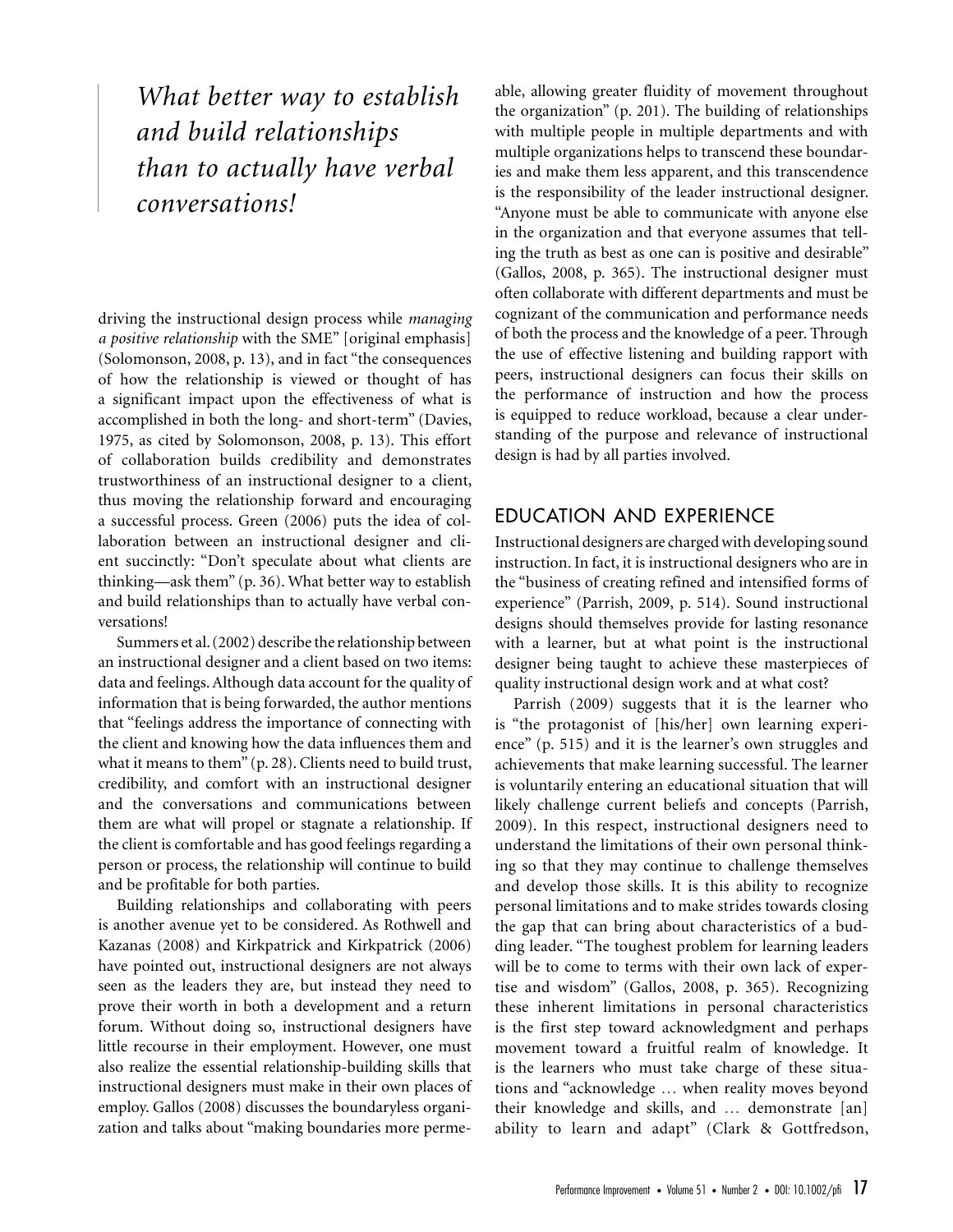2008, p. 19). Parrish (2009) describes this learner as a transformational learner "who seeks significant personal change from learning" (p. 516).

But the onus of learning cannot be left only to the learner as a variety of academic institutions have a wealth and breadth of instructional design curriculums in place to help student instructional designers build their knowledge and skills and provide ongoing opportunities for development. It is here where the split between academia and experience must occur.

How are instructional designers prepared for the outside world and is the educational environment limiting their potential for future leadership roles? According to Sorensen, Traynor, and Janke (2009), students in higher education need to develop their leadership skills specifically because of the leadership roles they are likely to achieve once working in the field. It is likely that learners with advanced degrees such as MDs, PharmDs, and PhDs are more apt to be placed in positions of leadership. However, the leadership skills required are not necessarily inherent to the learners. Sorensen et al. (2009) posits that one of the determining factors for student success is their leadership skills. He describes one of the roles that students may aspire to as that of a "change agent," and these skills need to be learned through formal education and integration into a curriculum to better prepare students when they begin work as a professional. Mughan and Kyvik (2010) agree that many students are not being properly prepared in communication skills, which can often jeopardize international relations as well. Where competencies in other business-related areas are given ample attention, "there was too little attention given to developing leadership and interpersonal skills" (Mughan & Kyvik, 2010, p. 181).

Larson and Lockee (2009) also recognize the limitations in leadership skills taught in instructional design programs and the generalizations that are often made based on the level of graduate work achieved and the perceived avenue of employment post graduation.

The program's faculty agree that their doctoral degree adopts a "generalist" approach, preparing students for a variety of career environments, building upon practitioner skills and emphasizing research and management skills. In contrast, however, the design of the masters program reflects, as one senior faculty put it, most masters students "go into business and industry so a lot of courses that we offer are … targeted towards preparing them for business and industry" (Larson & Lockee, 2009, p. 6).

In the study conducted by Larson and Lockee (2009), where they studied a highly reputable and well-known university known for its excellence in instructional design curriculum, the authors make mention of changes to curricula that "were based on their own experience or on employer feedback" (p. 8). Although it was interesting to note how "war stories" made it into the curriculum to encourage real-world examples, there was minimal mention of the establishment of relationships and leadership attributes. In fact, of the 36 competencies listed for instructional design learners, only five had to do with communication, of which only one was directly related to interpersonal skills (Larson & Lockee, 2009). In the graduate curriculum, not a single competency or development opportunity was listed for leadership development, and these same leadership development qualities are missing from the International Board of Standards for Training, Performance and Instruction, Instructional Design Competencies (IBSTPI, 2010). Are leadership development and interpersonal skills not important for graduate-level instructional designers? Is it because they are not perceived to play a part in leadership roles? Faculty does recognize the importance of interpersonal skills and communication for instructional designers into curriculums, but it appears that the integration of such change is slow to take place.

Larson and Lockee (2009) used the following excerpt from a faculty member regarding communication as a vital part of the field:

I don't see much of that anymore. Communication is so pervasive in all of our work lives. It's relationships with other people, it's introducing new ideas, it's taking the current setting and coming up with alternative ways of doing it. It's learning how to listen to other people and not just talk. (p. 19)

Although faculty recognize this challenge, they have not made changes to their curriculum, and yet personal experiences and recommendations from employees find their way easily into an updated curriculum. This same lack of skill in building relationships also finds its way into the workplace and is the cause for early terminations with instructional designers new to the field.

As cited by Larson and Lockee (2009) and Gardner (2000, as cited by Larson and Lockee, 2009):

The school-to-work literature, which recommends internships and apprenticeships, underscores the need to prepare college students with the interpersonal and teamwork skills needed for transition to the world of work. These skills are among the top … reasons new college graduates pre-terminate their first jobs: ... poor interpersonal skills, and lack of teamwork skills. (p. 20)

Perhaps there is another aspect to education that must be considered. As graduate students, the focus is often on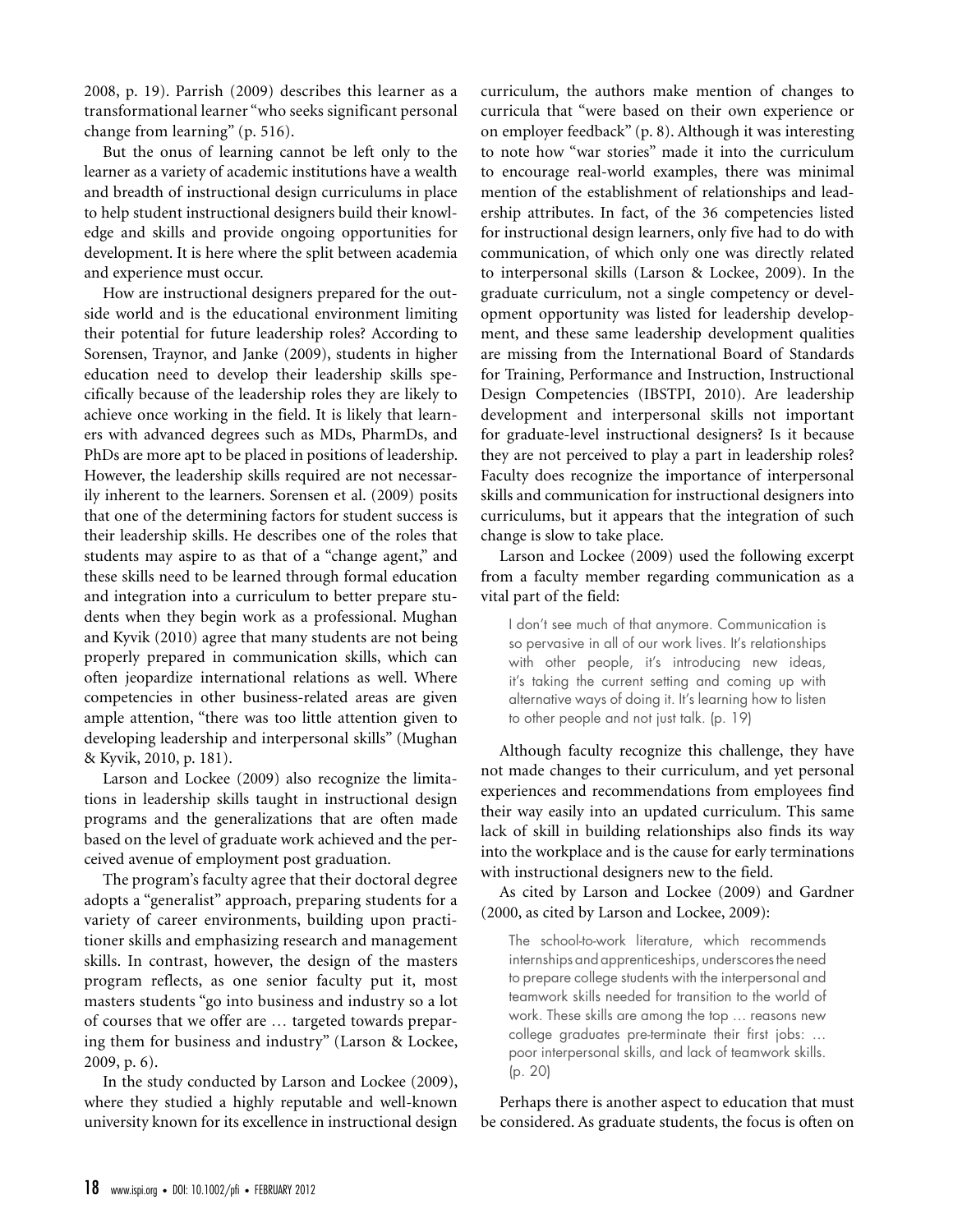professional communication via the written word in the form of essays and articles. However, does this advanced writing skill necessarily translate to the world of business communications where employers or clients may not be so highly educated? Summers et al. (2002) posit that it is these advanced writing skills that hinder the communication between employers, peers, and clients simply because of the ornate nature of graduate work:

Writing skills taught in graduate school do not transfer to the demands of the corporate world … graduate students spend time developing skills communicating with graduate peers and scholars, only to find that later they need an entirely different set of skills in the workplace. (p. 28)

Although these instructional designers are highly adept at writing prose to academic audiences, it is this movement away from writing to the average person that may lead others to believe that their writing skills and instructional design skills are lacking (Summers et al., 2002). This combination of advanced writing skills and lack of interpersonal skills can easily lead to a road of unsatisfactory performance and, worse, termination.

The experience of instructional designers is of significant importance when dealing with communication. However, it is the scaffolding of education and experience that provides an instructional designer the abilities to progress fruitfully through a career. For a leader to be effective, "new skills require a foundation of solid, developed skills" (Armitage, Brooks, Carlen, & Schulz, 2006, p. 45). Instructional designers need to continuously build their knowledge base through experiences and personal development. "Professional development is never finished. It requires constant effort … [and] the most experienced instructional designers … should continuously strive to build their knowledge [and] maintain their awareness of new developments and approaches" (Rothwell & Kazanas, 2008, p. 406).

How, then, does maturity fit into this leadership and experience paradigm? According to Armitage, Brooks, Carlen, and Schulz (2006), maturity and wisdom are often confounded and portray "the notion of development from some initial state to some more advanced state, acquired through active learning and meaningful experience" (p. 42). The authors pay special attention to capability as an underlying theme and whether a leader is able to gain experience and usable knowledge to forward an organization. The authors also introduce competency as a performance measurement and describe competency as "a combination of knowledge, skills, and abilities typically achieved through education, training, or experience" (Armitage et al., 2006). However, the

question still remains: If these traits are not taught in an educational environment, then do instructional designers need to solely rely on their experience in the field and does this put them at a disadvantage compared with other curriculums that do pay closer attention to building relationships and developing leadership skills?

Leadership is not solely at the person level and in fact has additional levels that need to be considered. According to Armitage et al. (2006), other factors are responsible for good leadership and they include processes, individuals, and programs. This idea of different avenues of leadership is similar to Clark and Gottfredson's (2008) learning agility model in that five distinct areas can contribute toward moving an organization into a learning agility 3.0 model: environment, learning mindset, leadership behavior, learning technology, and organizational support. Leadership is, in fact, the sum of these respective parts in that it fosters quality leaders and leadership organizations. "Leaders lead not in a vacuum, but within the context of an organization system" (Armitage et al., 2006, p. 44).

Instructional designers need to consider performance measures of their learners as a baseline for determining if instruction is effective. Through these performance measures and evaluation methodologies, they can continuously update and enhance a program until it meets the needs of a client and a predetermined objective. "It is the exploration of capabilities, those factors enabling or preventing effective performance, which provides critical understanding to effect and improve both individual leader and organization leadership performance" (Armitage et al., 2006, p. 44).

Leaders do not act alone in the progression of a learning agile organization, but it is a culmination of departments, peers, and sources outside of an organization that can move instructional designers into great leadership situations. What, then, can derail this relationship? Workplace culture.

# **CULTURE**

"Cultural understanding and cultural learning starts with self-insight" (Gallos, 2008, p. 369). It is this same ability of self-insight that critical thinkers use to understand their own thoughts, perceptions, and ideologies and allows them the capability to see not only a personal point of view but also that of others. In a workplace environment, there are many cultures and differences that can easily derail the work of an instructional designer in providing the optimal solutions or having open communications.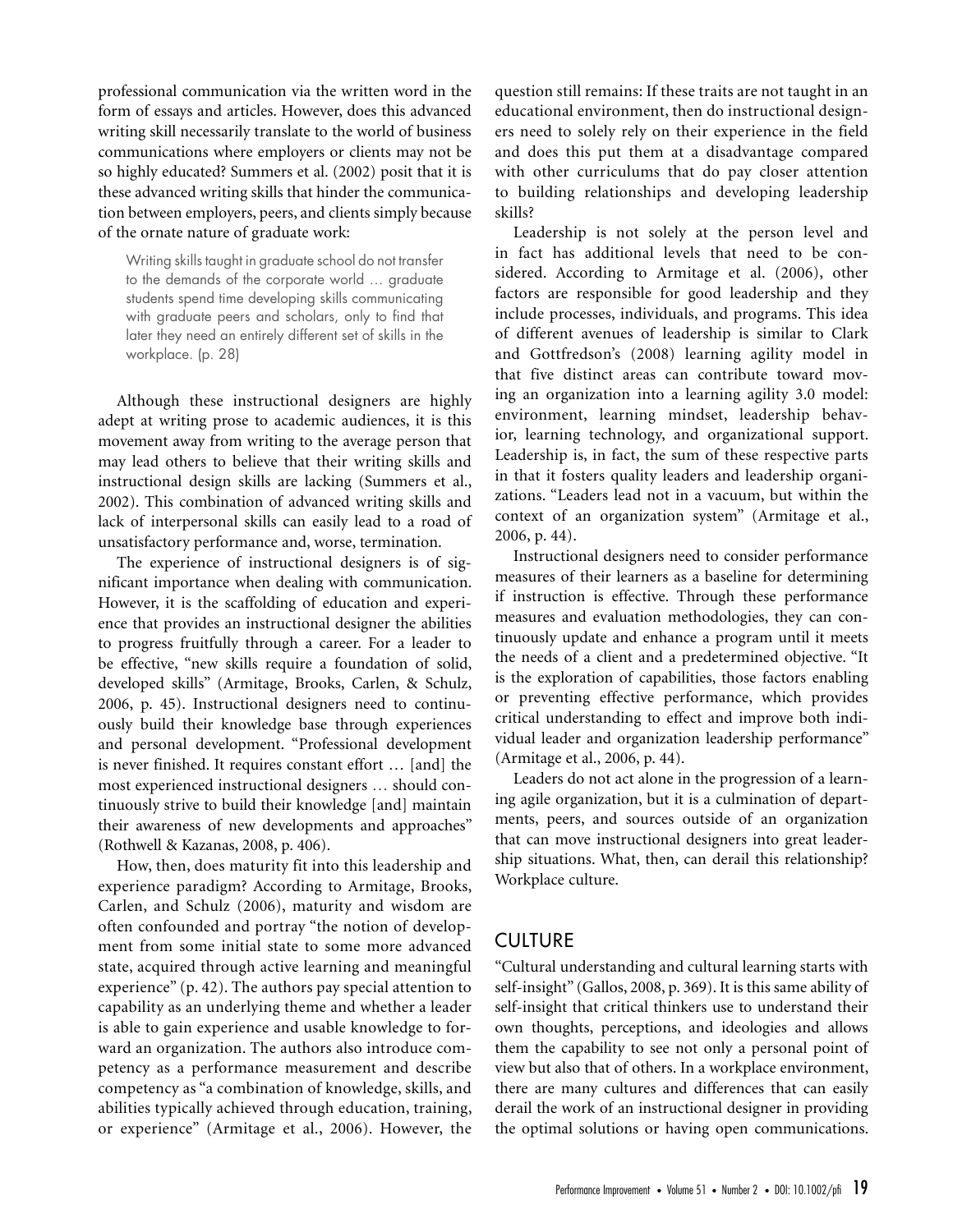However, from a leadership perspective, it is these same obstacles that leaders break through to ensure an organization can work through any cultural adversity.

But cultural limitations can include a variety of things. As Larson and Lockee (2009) describe, these can include politics; tradeoff between work quality, timeline, and cost; project resources; decision-making freedom; employer attitudes; and employee workloads. Mughan and Kyvik (2010) point out the very real differences between cross cultural and intercultural understandings that can easily lead to misunderstandings and miscommunications leading to expensive yet avoidable mistakes.

Changing the culture or the environment in which it resides is by no means a simple feat. However, it is these barriers that precisely need to be overcome. This comes in the form of sharing knowledge, not just with one or two people but also with all within an organization. "Knowledge is power, and to publish your knowledge is to relinquish it" (Giang as cited by Gallos, 2008, p. 224). Instructional designers realize this limitation and need to openly share their knowledge and expertise with those peers and clients who are less knowledgeable about a topic. True leadership is not about personal gain, but about building relationships and fostering an environment of communication and innovation. Although this open communication and sharing of information may not be forced, it is the dual relationship of giving and taking that can lead to a successful project, happy client, and fruitful career.

### **CONCLUSION**

Instructional designers are at the forefront of any qualitydesigned instruction and they must be the leaders of their organization, peers, and clients by building quality and substantial relationships. However, neither the building of relationships nor the quality attributes of leadership capabilities are always provided to instructional designers. It is the responsibility of academic institutions and instructional designers alike to provide budding instructional designers with the education and subsequent experiences that builds relationships and thus builds quality leaders. Communication, regardless of the subject, is ubiquitous, but the needs and qualities to communicate well and build relationships is still in its infancy stages. It is these areas of relationship, collaboration, education, and culture that experienced instructional designers need to lead by example and provide the scaffolding for the novice instructional designers of the future.

#### **References**

Armitage, J.W., Brooks, N.A., Carlen, M.C., & Schulz, S.P. (2006). Remodeling leadership. *Performance Improvement*, *45*(2), 40–47. doi:10.1002/pfi.2006.4930450208

Clark, T., & Gottfredson, C. (2008). *In search of learning agility*. Retrieved from http://www.elearningguild.com/content .cfm?selection=doc.1054.

Gallos, J.V. (2008). *Business leadership*: *A Jossey-Bass reader*. San Francisco, CA: Jossey-Bass.

Green, C.H. (2006). Create trust, gain a client. *Consulting to Management*, *17*(2), 27–36.

IBSTPI Instructional design competencies. (2010). Retrieved from http://www.ibstpi.org/downloads /InstructionalDesignCompetencies.pdf.

Kirkpatrick, D.L., & Kirkpatrick, J.D. (2006). *Evaluating training programs: The four levels.* San Francisco, CA: Berrett-Koehler.

Kouzes, J.M., & Posner, B.Z. (2007). *Leadership challenge.* San Francisco, CA: John Wiley & Sons.

Larson, M.B., & Lockee, B.B. (2009). Preparing instructional designers for different career environments: A case study*. Education Technology Research and Development*, *57*, 1–24. doi:10.1007/s11423–006–9031–4

Merriam-Webster Dictionary. (2010). Retrieved from http://www.merriam-webster.com/dictionary/communication.

Mughan, T., & Kyvik, O. (2010). The internationalisation of business: Educational paradigms and challenges. *Journal of International Business Education*, *5*, 179–200.

Parrish, P.E. (2009). Aesthetic principles for instructional design. *Educational Technology Research Development*, *57*, 511–528. doi:10.1007/s11423–007-9060–7

Rothwell, W.J., & Kazanas, H.C. (2008). *Mastering the instructional design process: A systematic approach* (4th ed.). Hoboken, NJ: John Wiley & Sons.

Solomonson, W.L. (2008). Toward fluent instructional design in the context of people. *Performance Improvement*, *47*(7), 12–19. doi:10.1002/pfi.20012

Sorensen, T.D., Traynor, A.P., & Janke, K.K. (2009). A pharmacy course on leadership and leading change. *American Journal of Pharmaceutical Education*, *73*(2), 23–33. doi:10.5688/aj730223

Summers, L., Lohr, L., & O'Neil, C. (2002). Building instructional design credibility through communication competency. *Tech Trends, 46*(1), 26–32.